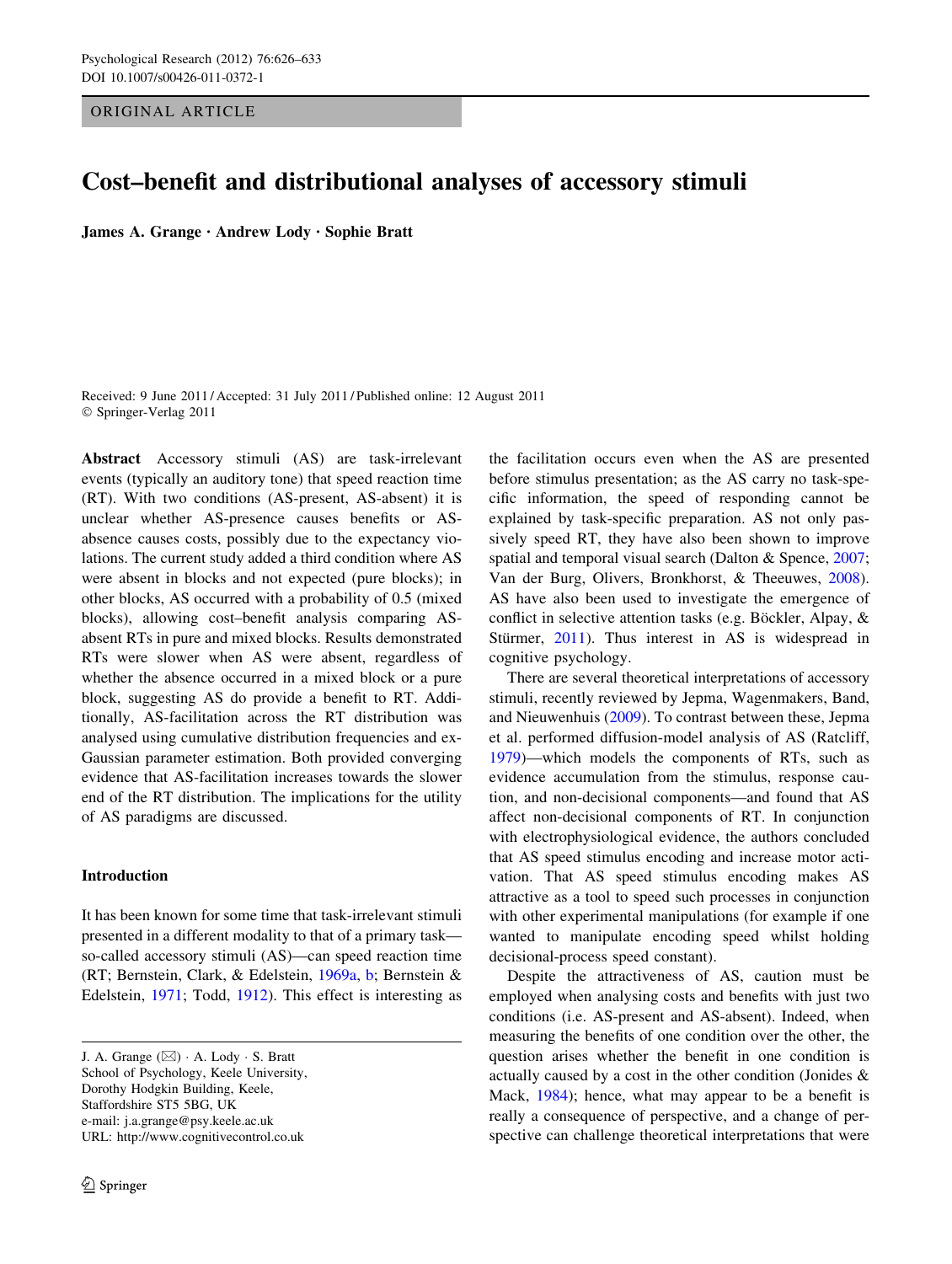<span id="page-1-0"></span>constructed to explain the benefit. The question addressed in the present study is whether AS lead to a benefit in performance, or whether the absence of AS lead to a cost. We argue that—to date—this question has remained unanswered as only two conditions exist in AS research (AS-present and AS-absent).

## On costs and benefits

The question of costs and benefits of AS was born from anecdotal reports from participants in a pilot study in our laboratory investigating the effects of AS on task-switching performance. When questioned as to the purpose of the AS, many participants reported that they were distracted when the AS was absent. Several participants reported that due to the startling nature of the AS when present, they came to prepare themselves for its presence on more trials than it actually occurred; therefore, AS-absence may have lead to some form of expectancy violation, which could well induce a RT cost. From this perspective, AS-presence does not cause a benefit; rather AS-absence causes a cost. This is important as the theoretical conclusions of Jepma et al. [\(2009](#page-7-0)) could be reversed: it could be that AS-absence slows stimulus encoding and other non-decisional components. Thus, at stake are the theoretical conclusions which hinge on whether AS-presence causes a benefit or ASabsence causes a cost. We note that expectancy is just one of many possibilities that could lead to cost in AS-absent trials, and thus question the AS-absent RTs as a suitable baseline; thus the question of the present research is not necessarily focussed on the role of expectancy, but more the suitability of AS-absent trials as a neutral condition with which to compare AS-present RTs.

To address this issue, pure blocks were introduced wherein AS did not occur and were not expected to occur (i.e. no violation of expectancy). This was paired with a mixed block, wherein AS occurred with a 0.5 probability, as per standard AS manipulations. The contrasting predictions for this procedure are demonstrated in Fig. 1. Figure 1a shows the standard AS effect, with AS-present producing faster RTs than AS-absent trials when both are in a mixed block. Figure 1b depicts the prediction whether AS produce a benefit to RT performance, as is the general consensus in the literature; specifically, AS-present RT should be faster than AS-absent trials, regardless of whether the AS-absence occurs in a mixed block or a pure block. If this pattern of results emerges, the role of expectancy suggested from our pilot study can be discounted, and suggests that AS-absent (mixed) trials are a suitable control condition for comparison of AS-present performance. If expectancy-violations do slow AS-absent (mixed) trials, then the pattern depicted in Fig. 1c should emerge. In this instance, AS-absent (pure) RT is equivalent to AS-present RTs, as in both cases no violations of expectancy have occurred. This pattern would demonstrate that AS-absence (mixed) induces a cost, rather than ASpresent inducing a benefit. AS-absent (mixed) RTs are slower than AS-absent (pure) RTs because in the former



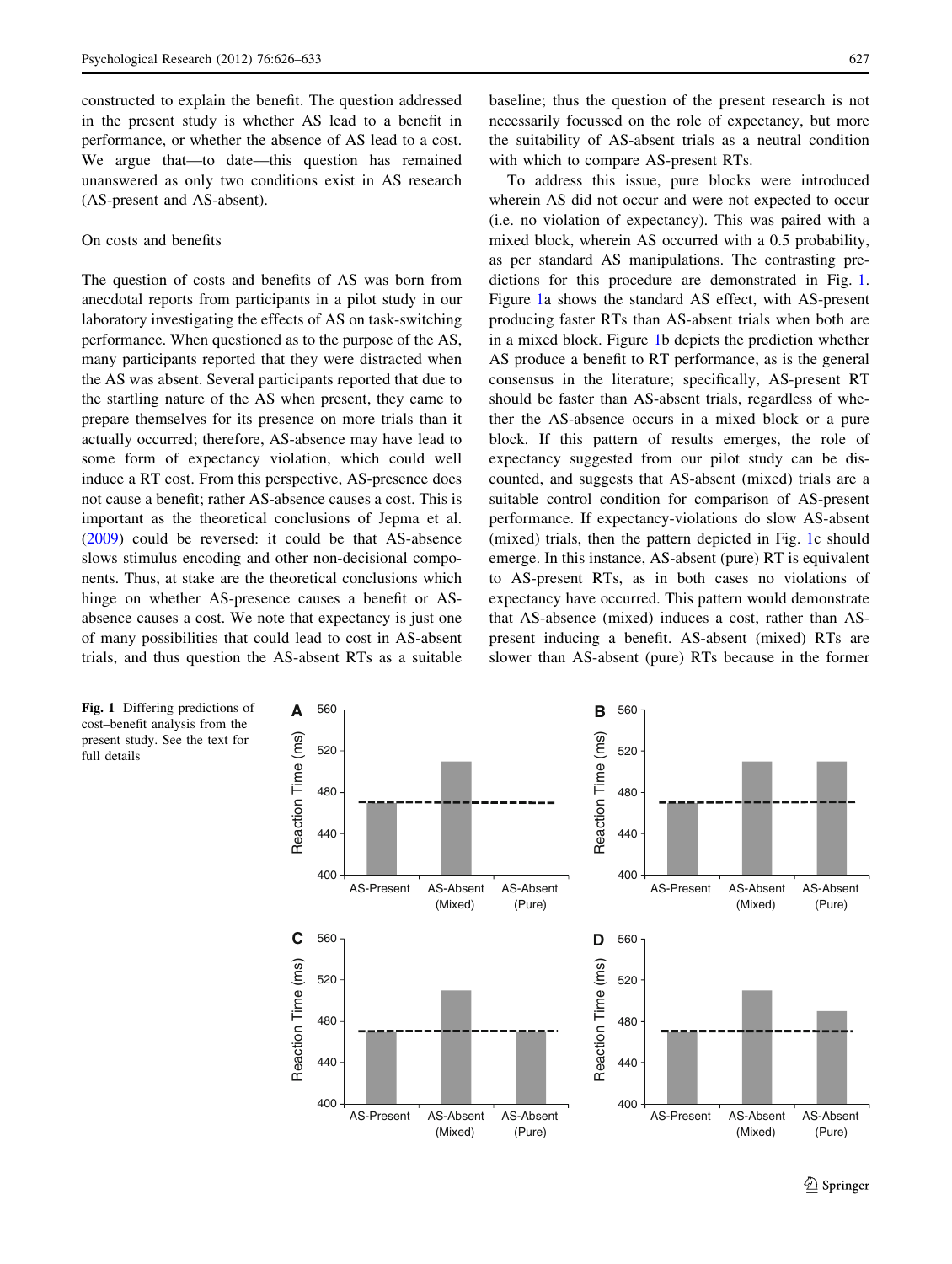case a held expectancy of AS-presence is violated; in the AS-absent (pure) condition, no expectancy of AS is held by the participant, so no costs emerge. Figure [1](#page-1-0)d depicts an intermediate stage between Fig. [1](#page-1-0)b, c, which represent a more realistic pattern if expectancy-violations do play some role in AS-performance; specifically, AS-presence may cause a benefit and AS-absence (mixed) may cause a cost relative to the neutral AS-absent (pure); such a pattern would suggest costs and benefits contribute to performance in AS paradigms. Finding a pattern of results depicted in Fig. [1](#page-1-0)c or 1d would call into question the benefit of accessory stimuli to RT performance.

A similar procedure of comparing mixed and pure block performance has previously been employed by Jaffard, Benraiss, Longcamp, Velay, and Boulinguez [\(2007](#page-7-0)), who investigated the effects of a neutral visual cue on choice RT. Previous evidence had shown that RT is speeded when a neutral visual cue is presented prior to stimulus onset compared to conditions where no cue was presented. This finding has informed theoretical models of attention that includes an alerting process, which provides non taskspecific preparation (Posner & Peterson, [1990\)](#page-7-0). Comparing cued and non-cued performance in mixed and pure blocks, Jaffard et al. found that the cueing advantage was only evident in mixed blocks: although speed of responding to cued-trials did not differ between mixed and pure blocks, non-cued trials were significantly slower in the mixed block than in the pure block. Thus, in mixed blocks, there seemed to be a cost of not having a cue which was absent when a proper baseline was introduced (i.e. pure blocks).

## Distribution analyses

Additionally, this study sought to investigate the dynamics of AS effects across the whole RT distribution. Distributional analysis is important as sometimes experimental manipulations may affect components of the RT distribution whilst leaving the mean for each condition equivalent. Thus, experimental effects on RT can go unnoticed if relying purely on mean RT analysis (see e.g. Heathcote, Popiel, & Mewhort, [1991\)](#page-7-0).

For the purpose of RT distribution analysis, we utilised cumulative distribution frequency plots (CDFs; Ratcliff, [1979\)](#page-7-0) and ex-Gaussian parameter estimation. CDFs are constructed by ordering all RTs for each condition of each participant from quickest to slowest; quantile cut-off points are then calculated for each of these sets of data. Then, the RTs that constitute such quantile cut-off points are averaged across each participant and plotted (see Fig. [2](#page-4-0) of the current paper for an example from the current study). CDFs are useful as they allow examination of differences between conditions across the whole distribution, rather than just at the mean-RT level (see Grange & Houghton, [2011](#page-7-0); Houghton & Grange, [2011](#page-7-0), for examples as to the utility of CDF examination). CDFs are descriptive plots of RT distributions (Balota & Yap,  $2011$ ), which are relatively uninformative as to the shape of the underlying distribution. To seek converging evidence as to the effect of AS on RT distributions, we also fitted explicit statistical models to the data in the form of ex-Gaussian distributions, which have been shown to fit RT very well (Van Zandt, [2000\)](#page-7-0). The ex-Gaussian distribution is a convolution of a Gaussian (i.e. normal) component (typically the body of the RT distribution) and an exponential component (reflecting the slow tail-end of an RT distribution). Ex-Gaussian analysis involves estimation of three parameters which describes the positively-skewed distribution: Mu, which reflects the mean of the Gaussian component; Sigma, which reflects the standard deviation of the Gaussian component; and Tau, which reflects the mean of the exponential component. A change in the Mu parameter moves the whole distribution, whereas a change in the Tau parameter alters the spread of data towards the tail end of the distribution.

We are aware of only one other study which examined the effects of AS on the whole RT distribution. Jepma et al. [\(2009](#page-7-0)) constructed delta plots of the AS effect—similar to CDF analysis but plotting only the difference score as a function of reaction time—using the 0.1, 0.3, 0.5, 0.7, and 0.9 quantiles. They reported a relatively consistent AS benefit from quantiles 0.1–0.7, but an increase in the effect at the final quantile. The authors proposed that this pattern of results was consistent with the results of their diffusion analysis, as an influence of AS on non-decisional components of RT predicts no overall increase in the AS benefit across the RT distribution. We therefore wished to add to the as yet minimal information available on the dynamics of accessory stimuli across the RT distribution in a descriptive (CDF) and explicit (ex-Gaussian) manner.

# Method

## Participants

Twenty-eight participants—19 female—were recruited from the participant panel run by the School of Psychology at Keele University in exchange for partial course credit. Their mean age was 19.43 years  $(SD = 2.44)$ . All participants were naïve as to the study's purpose.

## Stimuli and apparatus

Stimuli were presented on a 17-in. monitor connected to a PC running E-Prime 2.0 software. Responses were collected on a standard QWERTY keyboard. Stimuli were the numbers 1–9, excluding 5, presented in white on a black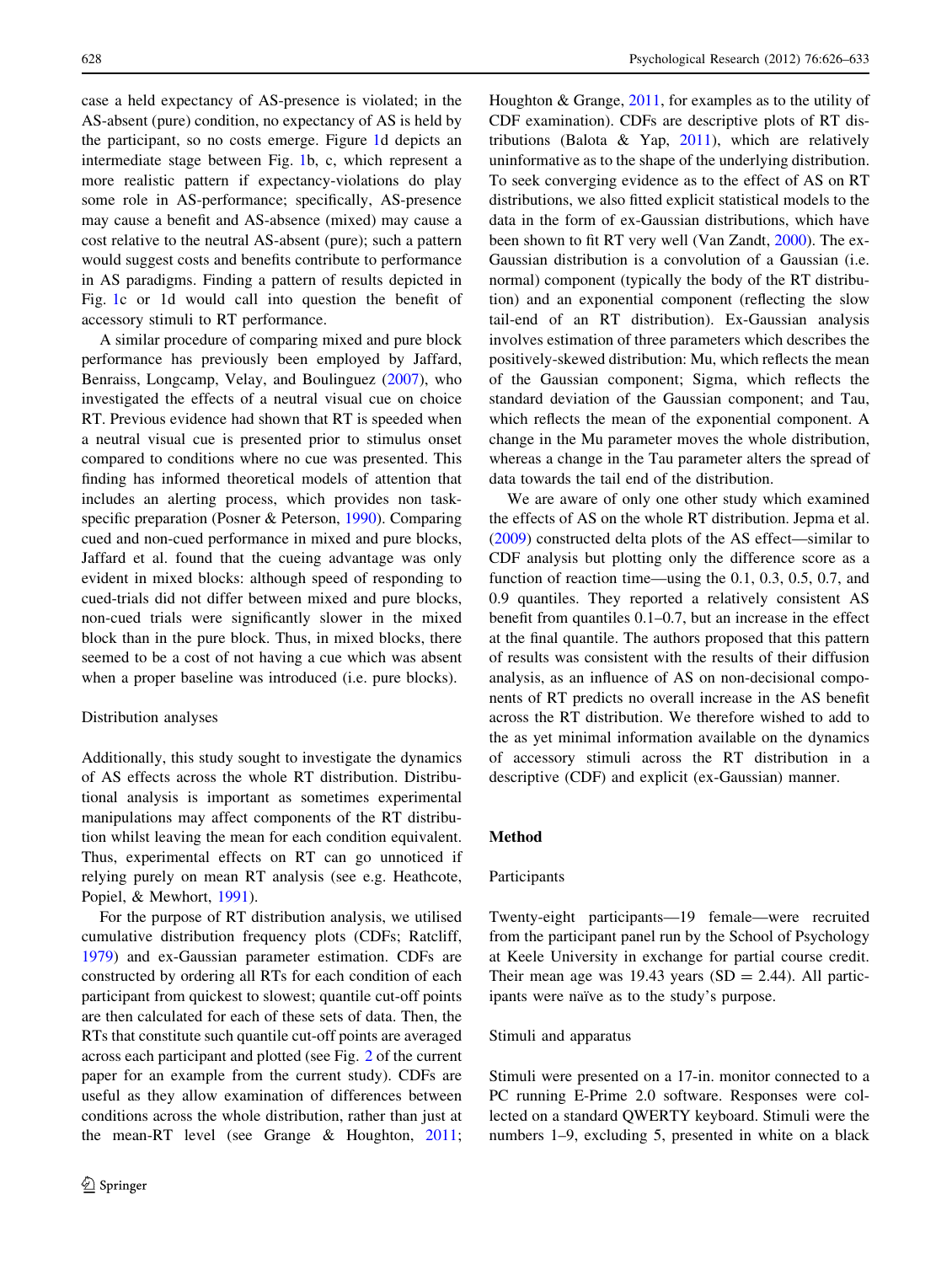background in size 24 Courier New font. Stimulus size was approximately 1 cm in height and width. Stimuli were presented within a square frame, measuring 7 cm in height and width; the square frame was white. The accessory stimulus was presented though Sony Dynamic stereo headphones (model MDR-V150), which were adjusted for comfort of the participant during the practice session. The accessory stimulus was an 80 dB 150 ms bleep played through the headphones.

# Procedure

The experiment consisted of 8 experimental blocks of 96 trials, preceded by a small practice block of 24 trials. Each experimental block was followed by a rest screen, which lasted as long as the participant wished. The task was to judge whether the presented number was odd or even. Each experimental block instructed the participant whether to expect an AS (a mixed block) or not (a pure block); mixed blocks and pure blocks alternated predictably (i.e. mixed– pure–mixed–pure etc.). The expectancy on the first block was counterbalanced across participants. The practice block was a mixed block.

During pure blocks, the instructions informed participants that no bleep would occur. A trial started with the presentation of the blank square frame centred on the screen for 1,000 ms. After this time, the stimulus appeared centred within the square frame, and remained visible until a response was made by the participant. Participants were required to respond as quickly and as accurately as possible to the number stimulus by making a key-press: if the stimulus was odd, participants were required to press the "C" key; if the stimulus was even, the "B" key served as the response. Participants were instructed to use the index finger of each hand for responding, and to keep the fingers rested on the keys at all times. Once a response was registered, the frame went blank and the next trial started immediately. No stimulus repetitions were allowed for pure or mixed blocks.

During mixed blocks, the instructions informed participants to expect a bleep in their headphones with  $p$  (beep) = 0.5. The trial structure was identical to the pure block, with the exception that of those trials in which AS occurred. During these trials, the AS occurred 30 ms before stimulus onset (i.e. the AS overlapped temporally with the visual stimulus; Jepma et al., [2009](#page-7-0)). Participants were instructed to ignore the bleeps and to continue responding as quickly and accurately as possible.

#### Design

The experiment manipulated one factor in a repeated measures design. The independent variable was the presence of AS [AS-present vs. AS-absent (mixed) vs. ASabsent (pure)]. The dependent variables were reaction time (RT in milliseconds, ms) and error rate (%).

# Results

## Standard analysis

The first trial from each experimental block was removed, as were error trials. As the focus of the latter analysis is on RT distributions, no trimming of correct data was conducted so as to preserve the tail of the RT distribution. It should be noted though that an equivalent analysis with RTs 2.5 standard deviations from each participant's mean removed—a standard trimming procedure—produced qualitatively identical results as that without trimming. RTs and errors were analysed in separate one-way ANOVAs with the levels as described in Design. The error rates did not produce any significant effects, so we focus on RTs exclusively (Table 1).

# Reaction times

RTs were faster to AS-present trials compared to AS-absent (mixed) and AS-absent (pure) trials. This was reflected in a significant main effect of accessory stimulus,  $F(2,54) = 10.27, p < 0.01, \eta_{\rm p}^2 = 0.28.$  Planned contrasts showed that the 25 ms facilitation when the AS was present compared to when it was absent in the mixed block was highly significant,  $F(1,27) = 21.61$ ,  $p < 0.001$ ,  $\eta_{\rm p}^2 = 0.45$ . The difference in RTs when the AS was absent between the mixed and the pure block was not significant,  $F(1,27) = 0.85, p > 0.36, \eta_{\rm p}^2 = 0.03.$ 

# Distributional analysis

In this section the distributional analysis of the RTs are described. The analysis followed two stages: in the initial stage, simple CDF analysis was performed; after this, ex-Gaussian parameters were estimated.

Table 1 Mean reaction times (RT) in milliseconds (ms), standard errors (SE), and error rates (%) for all conditions of accessory stimuli

| Accessory stimulus | Mean RT | SE.   | Error rate |
|--------------------|---------|-------|------------|
| Present            | 564     | 14.97 | 6.01       |
| Absent (mixed)     | 589     | 19.08 | 5.91       |
| Absent (pure)      | 595     | 22.05 | 5.84       |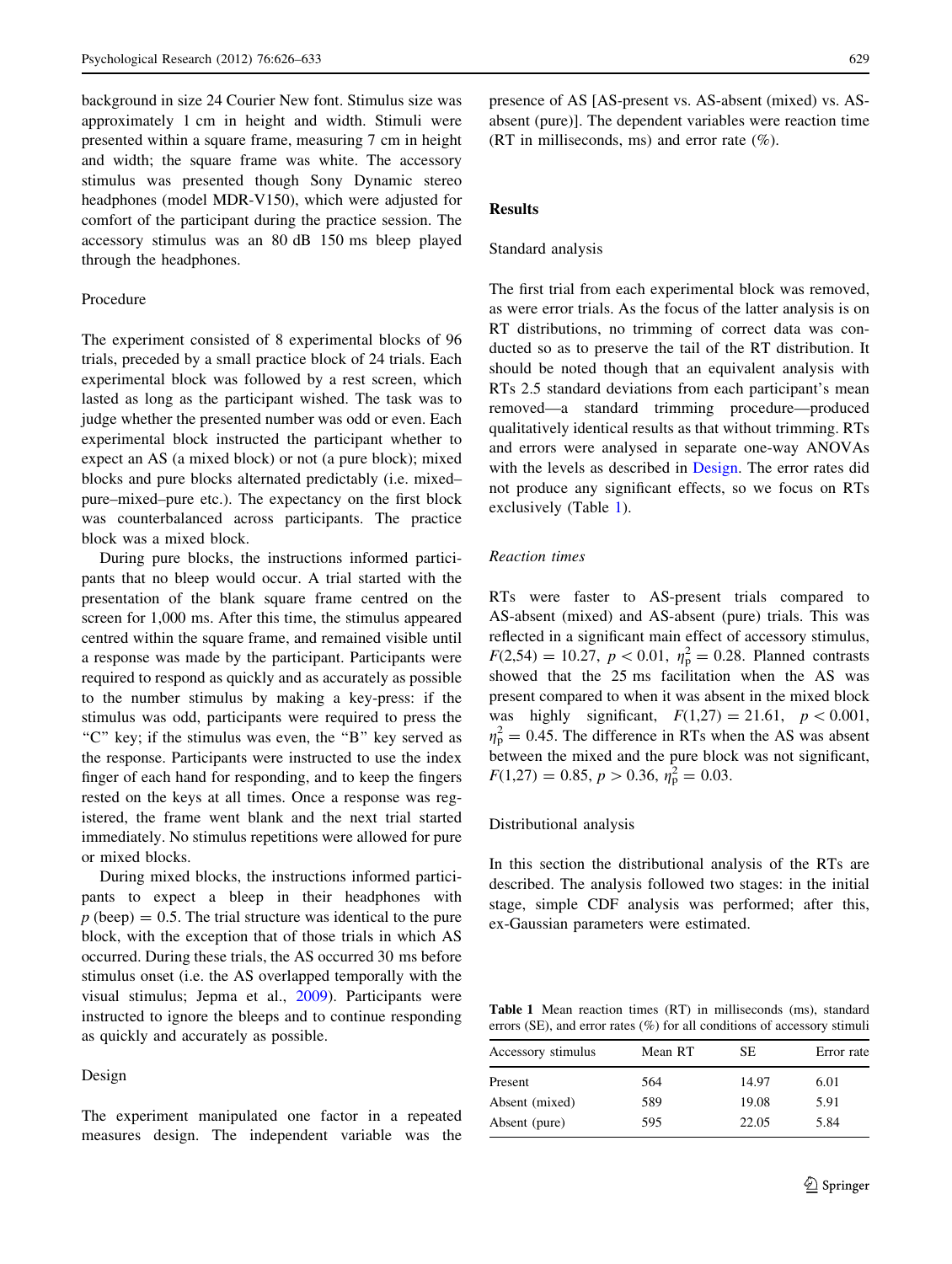#### <span id="page-4-0"></span>Cumulative distribution analysis

CDF analysis was conducted using CDF–XL (Houghton & Grange, [2011\)](#page-7-0), an Excel macro that computes quantile cutoff values for each participant for each condition. The quantiles used were 0.1, 0.2, 0.3, 0.4, 0.5, 0.6, 0.7, 0.8, and 0.9. The 1.0 quantile merely returns the slowest RT for each condition and is therefore of little interest. Quantiles were estimated for each participant for each of the three levels of the factor AS. The RTs at each of the quantiles were then averaged across all participants and plotted in Fig. 2.

As can be seen in Fig. 2, there was practically no difference between AS-absent (mixed) and AS-absent (pure) across the whole distribution; the largest difference was at the 0.9 quantile, where the AS-absent (mixed) was 7 ms faster than AS-absent (pure).

Focussing on the difference between AS-absent (mixed) and AS-present, it was smallest at the fastest quantile (12 ms), increasing to 35 ms at the slowest quantile. The linear trend of this comparison (with quantile as an additional factor) was significant,  $F(1,27) = 4.74$ ,  $p < 0.05$ ,  $\eta_{\rm p}^2 = 0.15$ . It should be noted that the difference between AS-present and AS-absent (mixed) was significant across all quantiles (smallest  $t(27) = 3.55$ , all  $ps < 0.01$ ).

The increase of the AS effect towards the slower end of the distribution is noteworthy because it suggests that the effect is minimal when participants are responding quickly. However, it could be that the difference between AS-present and AS-absent (mixed) is a constant proportion of overall RT, and that the effect of AS increases merely because overall RT increases. To test this, proportional scores were calculated by dividing the AS effect for each



Fig. 2 Cumulative distribution frequency (CDF) plot of reaction times for AS-absent (mixed), AS-absent (pure), and AS-present trials



Fig. 3 Magnitude of proportional scores of the accessory stimulus benefit (see Eq. 1) across the RT distribution. The *dotted line* represents the linear regression, with the regression equation embedded within the figure

participant by the overall RT for AS-present trials. Thus, the proportion scores for AS were calculated by:

Proportion (AS)

$$
= \frac{(RT[AS\; Absent(Mixed)] - RT\;[AS\; Present])}{RT[AS\; Present]}
$$
(1)

Proportion scores were calculated for each participant for each quantile; quantile values were then averaged across all participants, and are plotted in Fig. 3. Even when the AS-effect is calculated as a proportion score, it still increases towards the slower end of the RT distribution. The linear regression provided a good fit to the data explaining 64% of the variance ( $p < 0.01$ ). Taken together, the results suggest that the facilitation of AS increases towards the slower end of the RT distribution.

## Ex-Gaussian distribution analysis

Correct RTs for each condition and for each participant were used to estimate ex-Gaussian parameters Mu, Sigma, and Tau. Parameter estimation was achieved by adapting source code utilising the distibv2.3 toolbox in MatLab (Lacouture & Cousineau, [2008\)](#page-7-0). For analysis purposes, the factor accessory stimulus was analysed for each of the three parameters separately, resulting in three one-way ANOVAs. Averaged estimates for each condition and each parameter can be found in Fig. [4](#page-5-0).

The effect of accessory stimulus was not significant for the Mu parameter  $[F(2,54) = 1.72, p > 0.18, \eta_{p}^{2} = 0.06]$ or for the Sigma parameter  $[F(2,54) = 0.32, p > 0.72]$  $\eta_{\rm p}^2 = 0.01$ ]. However, there was a significant effect of accessory stimulus on the Tau parameter  $[F(2,54) = 4.56]$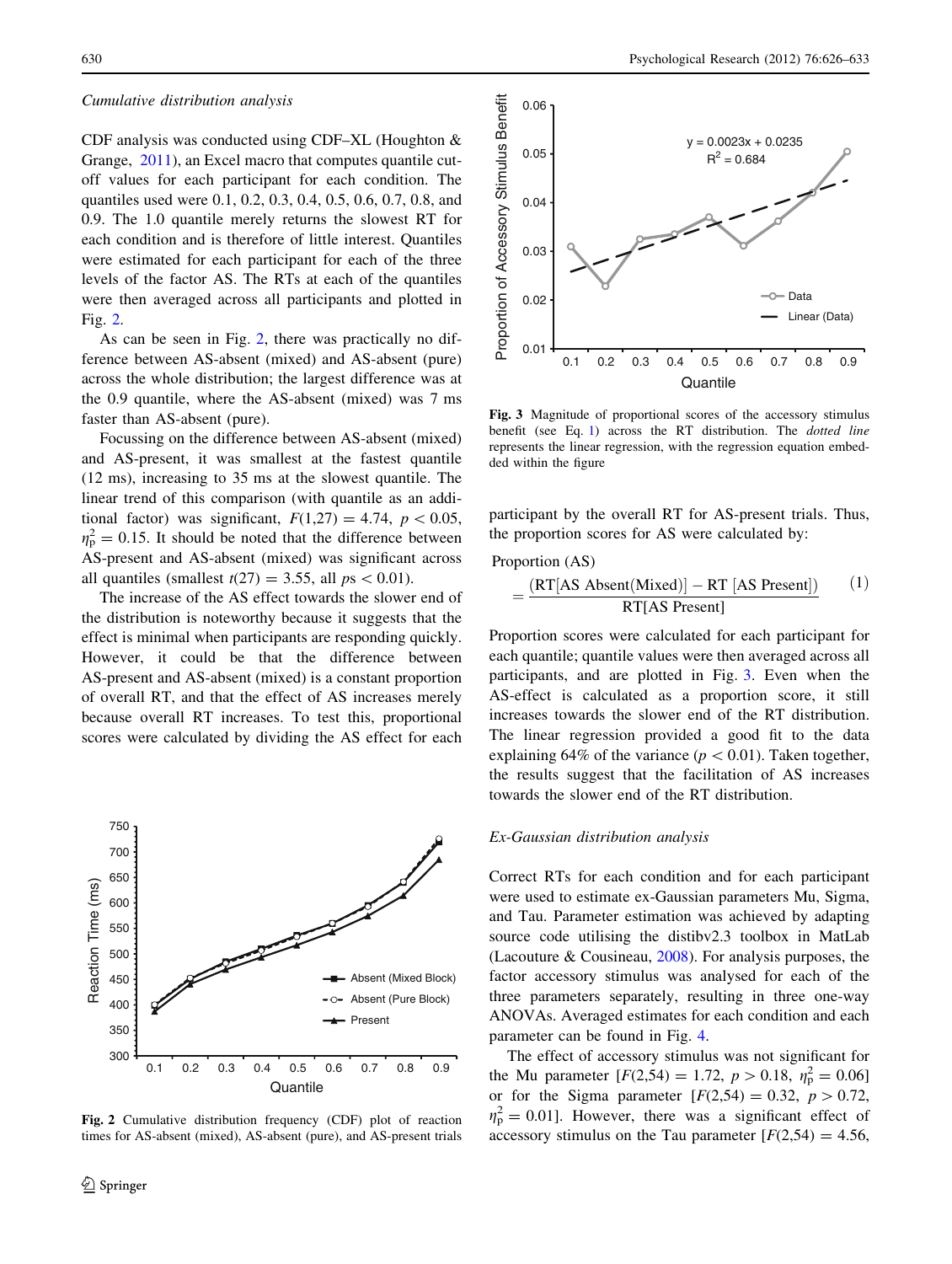

<span id="page-5-0"></span>

Fig. 4 Ex-Gaussian parameter estimations (in ms) for all AS conditions. *Error bars* represent  $\pm 1$  standard error around each parameter estimate's mean.  $* p \lt 0.05$ 

 $p < 0.05$ ,  $\eta_{\rm p}^2 = 0.15$ ]. Planned contrasts showed that this was driven by a significant difference between the Tau parameter estimate for when the AS was present  $(M = 132 \text{ ms})$  than when it was absent in the mixed block  $(M = 147 \text{ ms}), \quad F(1,27) = 4.73, \quad p < 0.05, \quad \eta_{\text{p}}^2 = 0.15.$ There was no difference between the two AS-absent conditions,  $F(1,27) = 2.01$ ,  $p > 0.17$ ,  $\eta_p^2 = 0.07$ .

# **Discussion**

The present study sought to investigate whether AS-absent (mixed) were a suitable neutral condition with which to compare AS-present performance; with just two conditions it is difficult to ascertain whether facilitation of AS-present trials was due to a benefit or a cost of AS-absent trials. One possibility for a cost in AS-absent trials was anecdotal reports from subjects that they expected AS on more trials than in which they occurred; thus the possibility existed that AS-absent trials lead to a cost due to violations of expectancy.

Addition of a third condition—AS-absent (pure)—controlled for expectancy, and is thus a more suitable neutral condition from which to perform cost–benefit analysis (c.f. Fig. [1\)](#page-1-0). The results were clear: AS-present lead to facilitation of RT compared to AS-absence regardless of whether the absence occurred in a mixed block or a pure block (Jonides & Mack, [1984](#page-7-0)). To our knowledge, this is the first time AS can be unequivocally considered to lead to a benefit in performance. On the basis of these results, researchers can continue to use AS to speed performance with little concern about their costs and benefits.

In addition to analysing mean RT, distributional analysis was also presented. Descriptive CDF analysis (Houghton & Grange, [2011](#page-7-0)) and more formal ex-Gaussian parameter estimation (Balota & Yap, [2011](#page-7-0)) provided converging evidence as to the dynamics of the AS-benefit across the distribution. CDF analysis showed that the facilitation increased toward the slower end of the distribution, even when the facilitation was calculated as a proportion of overall RT. Ex-Gaussian analysis showed AS selectively affected the Tau parameter, which reflects a shift in the tail (slower) end of the RT distribution. Prima facie these results stand contra to those of Jepma et al. ([2009\)](#page-7-0) who found AS-facilitation did not increase across the RT distribution. Jepma et al. used this as converging evidence that AS affect non-decisional components of RT according to their diffusion model (Ratcliff, [1979](#page-7-0))—the parameter associated with non-decisional components predicts no increase in AS facilitation across the distribution. To address these differences, we note three points. First, there is a shortage of distributional analysis of AS-facilitation in the literature, so a coherent pattern of results is yet to emerge. The present paper adds to the literature, but much work is needed in order to find converging evidence supporting the present findings, or those of Jepma and colleagues. Second, there were vast procedural differences between our study and Jepma et al.'s; our study required parity judgements of number stimuli, whereas Jepma et al. used lexical decisions on word stimuli. Thus procedural differences may have exacerbated differing results. Finally, we did not perform full diffusion analysis on our data due to the low error rates of several participants (some had 100% accuracy for some conditions). As diffusion analysis requires estimation of error- as well as correct-RTs, researchers have estimated that at least 5% errors are required to perform the analysis in an experiment with at least 200 trials per condition (Wagenmakers, [2007](#page-7-0)).

However, we did perform some preliminary investigations using EZ-diffusion analysis (Wagenmakers, van der Maas, & Grasman, 2007),<sup>1</sup> a simplified version of the full diffusion model which only estimates three parameters: drift rate (the rate of information-accumulation from the stimulus), response caution, and non-decision time. The EZ diffusion model is ideal for data-sparse situations (as is the

<sup>&</sup>lt;sup>1</sup> We thank Marieke Jepma for suggesting we use the EZ diffusion model.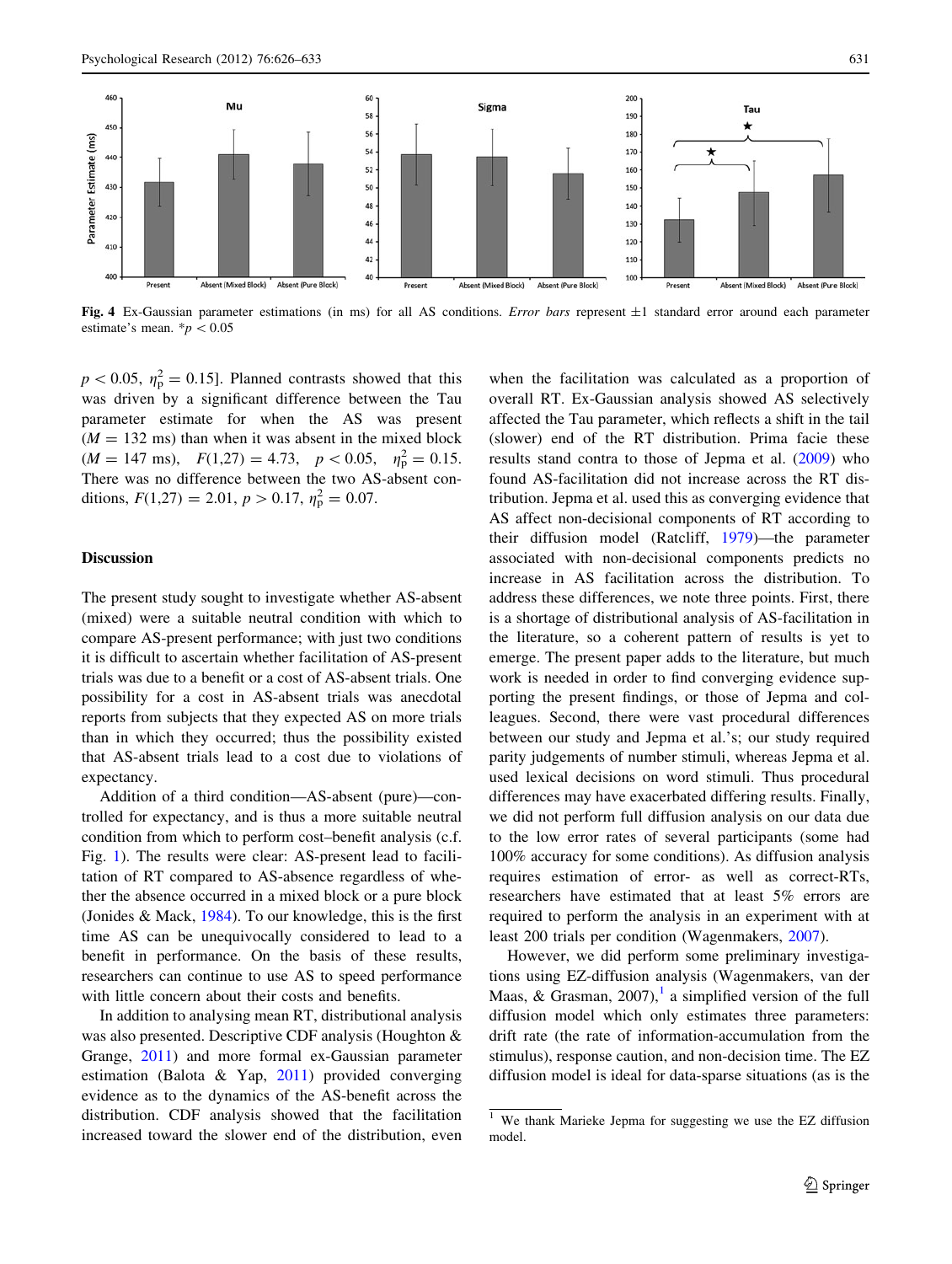Table 2 Mean EZ-diffusion model parameter estimates for two conditions of accessory stimuli

| Accessory      | Drift rate  | Response     | Non-decision |
|----------------|-------------|--------------|--------------|
| stimulus       |             | caution      | time         |
| Present        | 0.256(0.01) | 0.114(0.005) | 0.34(0.01)   |
| Absent (mixed) | 0.254(0.01) | 0.120(0.006) | 0.34(0.02)   |

Standard errors of parameter estimates are in parentheses

case with the low error rate in the present study) due to its simplified approach, but the results should be considered preliminary. As the EZ diffusion model demands equal trial numbers for conditions of comparison, we only analyzed mixed-conditions (AS-present vs. AS-absent). Additionally, three participants were not included in the EZ-analysis;<sup>2</sup> two had perfect accuracy in at least one condition (making parameter estimation impossible), and one obtained negative EZ parameter estimations for non-decision time, which is not plausible. Parameter estimates averaged across subjects are shown in Table 2.

The analysis showed no difference between AS-present and AS-absent (mixed) trials, either for drift rate  $[t(25) = 0.24, p > 0.8]$ , response caution  $[t(25) = -1.5,$  $p > 0.14$ ], or non-decision time  $[t(25) = -0.23, p > 0.8]$ . The lack of any effect in the EZ diffusion parameters (contrary to the differences found with the full diffusion model by Jepma et al., [2009\)](#page-7-0) likely reflects the loss of sensitivity having used a reduced version of the diffusion model, rather than an absence of an effect altogether. It is likely that a more sensitive analysis using the full diffusion model may expose effects of AS on different diffusion parameters.

An additional note of caution is that although some authors have found relations between ex-Gaussian parameters and parameters of the diffusion model, it is a debated issue whether ex-Gaussian parameters uniquely map on to parameters in the diffusion model (Matzke & Wagenmakers, [2009\)](#page-7-0), thus it is difficult to ascertain whether the present study provides evidence against the conclusion of Jepma et al. [\(2009](#page-7-0)) that AS uniquely affect non-decisional components of RT (although it should be noted that an effect of AS exclusively on the Tau parameter cannot be explained by modulation of the non-decisional component of the diffusion model on its own; Matzke & Wagenmakers, [2009\)](#page-7-0). Indeed, focussing exclusively on distributional patterns (CDFs and ex-Gaussian) provides relatively little information as to what cognitive processes are affected by AS, so future research adopting the full diffusion model analysis seems imperative.

It should also be noted that the present results appear to stand contra to those of Jaffard et al. ([2007\)](#page-7-0), who reported speed of overall RTs for non-cued (i.e. AS-absent) in pure blocks compared to mixed blocks. Jaffard et al. explained their results by proposing an inhibitory mechanism in mixed blocks that suppresses movement triggering, which may fire erroneously in response to a neutral visual cue rather than the target itself. This inhibition is necessary due to the uncertainty of the cueing condition on the current trial, and can only be overcome when the visual display presents a target. Thus, in no-cue (mixed) conditions, target identification requires overcoming this inhibition, which is not required in the pure blocks; due to the lack of uncertainty in the pure blocks, no inhibition is required as the next visual input will always be a target. In the present study, RTs when AS was absent were identical, regardless of whether they were in a mixed or a pure block. Methodological differences likely explain this discrepancy; specifically, as the AS and the visual target were presented in different modalities in the present study, inhibition of visual input after the appearance of the AS may not be required, as a visual input will always be a target. A replication of the current study in which the AS and the targets share the same input modality may shed more light on the differences between the present study and that of Jaffard et al.

A further avenue of potentially fruitful research may be the investigation of sequential effects on AS-facilitation.<sup>3</sup> The question of whether AS-presence and absence is influenced by the nature of the AS condition on the previous trial is unaddressed in extant research. For example, is AS-present RT speeded if the previous trial was also an AS-present trial compared to if the previous trial was an AS-absent trial? Investigation of behavioural sequential effects have highlighted interesting phenomena in the cognitive control literature (Gratton, Coles, & Donchin, [1992](#page-7-0)), leading to influential computational models (Botvinick, Braver, Barch, Carter, & Cohen, [2001](#page-7-0)). Although not the purpose of our study, our data allowed a preliminary investigation of sequential effects. For mixedblocks only, trials were classified according to the present trial (AS-present vs. AS-absent) and the previous trial (AS-present vs. AS-absent). This classification resulted in a factorial manipulation of AS on the previous trial and AS on the current trial (previous trial–current trial): present–present; absent–present; present–absent; and absent– absent. A two-factor ANOVA showed a main effect of Current trial, with faster RTs if the present trial was an AS-present trial  $[F(1,27) = 20.85, p < 0.001, \eta_{\rm p}^2 = 0.44]$ . The main effect of Previous trial was not significant

<sup>2</sup> Removal of these subjects did not alter the pattern of results in either the mean RT or error analysis.

<sup>&</sup>lt;sup>3</sup> We are grateful to Sander Los for suggesting this possibility, and for suggesting the subsequent analysis.